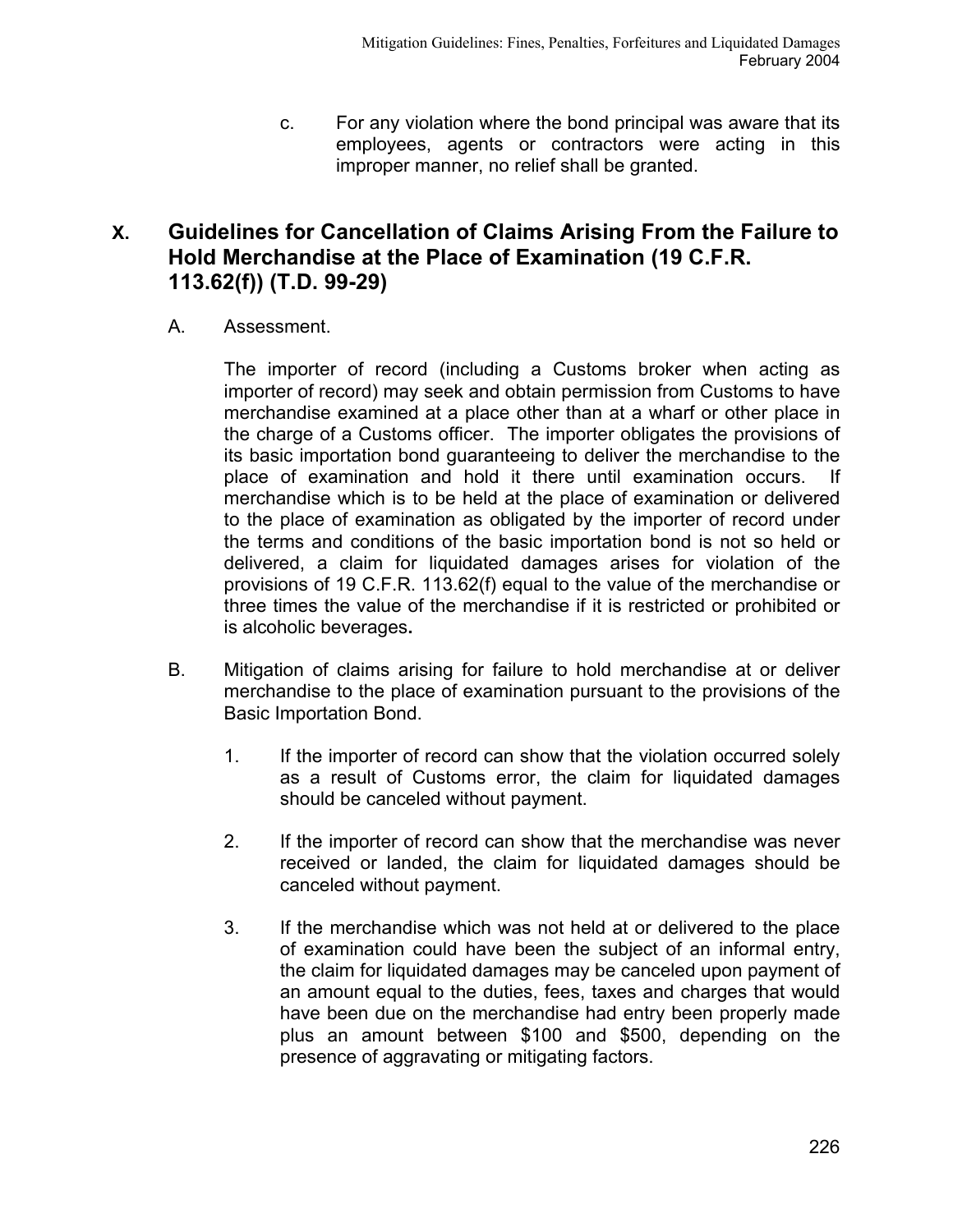- 4. By its very nature, merchandise not held at or delivered to the place of examination is considered to be designated for Customs examination. If the importer of record can show that the merchandise was entered and duties, fees, taxes and charges paid thereon, the claim for liquidated damages may be canceled upon payment of an amount between \$2,500 and \$20,000 depending on the presence of aggravating or mitigating factors. In no case shall the amount upon which the claim may be canceled be lower than any chargeable costs which are incident to such examination. Conversely, the amount upon which the claim may be canceled can never exceed the value of the claim for liquidated damages.
- 5. If the merchandise was not held at or delivered to the place of examination and the importer of record cannot show that the merchandise was entered and duties, fees, taxes and charges paid thereon, the claim for liquidated damages may be canceled upon payment of an amount equal to the duties, fees, taxes and charges that would have been due on the merchandise had entry been properly made plus an amount between \$3,000 and \$25000 depending on the presence of aggravating or mitigating factors. In no case shall the amount upon which the claim may be canceled be lower than any chargeable costs which are incident to such Customs examination. Conversely, the amount upon which the claim may be canceled can never exceed the value of the claim for liquidated damages.
- 6. If the importer of record has a history of not holding merchandise at or not delivering merchandise to the place of examination, or particularly aggravating circumstances exist with regard to a claim, the Fines, Penalties and Forfeitures Officer may cancel the claim for liquidated damages upon payment of a higher amount than that authorized by these guidelines; however, the advice of HQ, ORR, Penalties Branch will be sought to determine appropriate mitigation.
- 7. Theft of merchandise from the place of examination or while being delivered to the place of examination. Merchandise which is stolen from the custody of the importer of record at or on its way to the place of examination will be treated as having been removed without authorization. The importer of record will be liable for liquidated damages and mitigation will occur in accordance with these guidelines. It should also be noted that penalties under 19 U.S.C. 1595a(b) for violation of 19 U.S.C. 1448 or 1499 may also be assessed against the individuals who steal the merchandise from the importer of record. Theft of merchandise in those instances will be mitigated in accordance with guidelines articulated